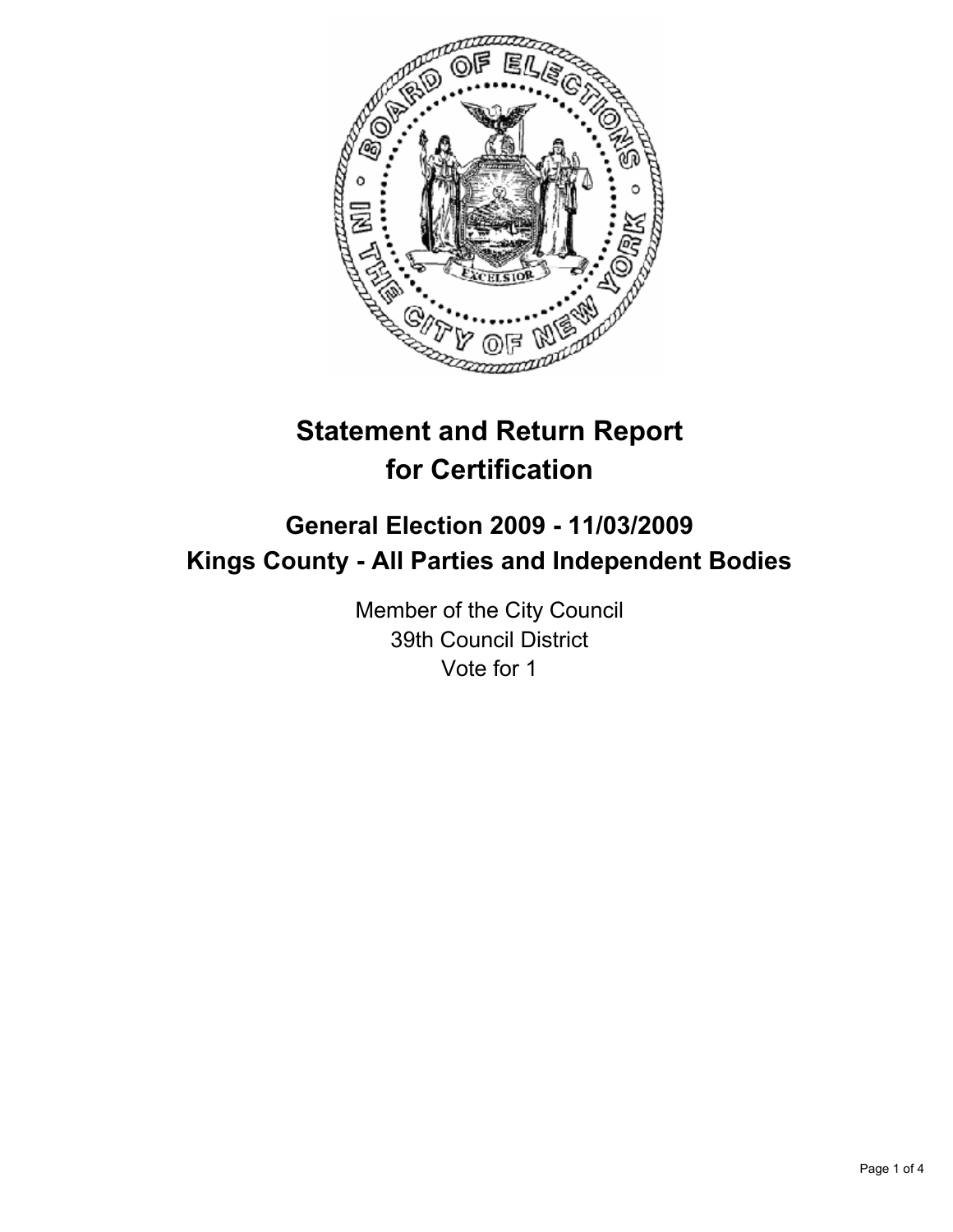

### **Assembly District 44**

| <b>PUBLIC COUNTER</b>                | 13,364 |
|--------------------------------------|--------|
| <b>EMERGENCY</b>                     | 58     |
| ABSENTEE/MILITARY                    | 203    |
| <b>AFFIDAVIT</b>                     | 181    |
| <b>Total Ballots</b>                 | 13,806 |
| BRADFORD S LANDER (DEMOCRATIC)       | 6,898  |
| JOE NARDIELLO (REPUBLICAN)           | 1,840  |
| <b>GEORGE P SMITH (CONSERVATIVE)</b> | 302    |
| BRADFORD S LANDER (WORKING FAMILIES) | 1,381  |
| DAVID J PECHEFSKY (GREEN)            | 979    |
| ROGER SARRABO (LIBERTARIAN)          | 142    |
| <b>Total Votes</b>                   | 11,542 |
| Unrecorded                           | 2.264  |

### **Assembly District 48**

| <b>PUBLIC COUNTER</b>                | 3,842 |
|--------------------------------------|-------|
| <b>EMERGENCY</b>                     | 81    |
| ABSENTEE/MILITARY                    | 51    |
| AFFIDAVIT                            | 69    |
| <b>Total Ballots</b>                 | 4,043 |
| BRADFORD S LANDER (DEMOCRATIC)       | 1,539 |
| JOE NARDIELLO (REPUBLICAN)           | 708   |
| <b>GEORGE P SMITH (CONSERVATIVE)</b> | 185   |
| BRADFORD S LANDER (WORKING FAMILIES) | 112   |
| DAVID J PECHEFSKY (GREEN)            | 33    |
| ROGER SARRABO (LIBERTARIAN)          | 31    |
| <b>Total Votes</b>                   | 2,608 |
| Unrecorded                           | 1.435 |

### **Assembly District 49**

| <b>PUBLIC COUNTER</b>                | 53           |
|--------------------------------------|--------------|
| <b>EMERGENCY</b>                     | 0            |
| ABSENTEE/MILITARY                    | $\mathbf{0}$ |
| AFFIDAVIT                            | 0            |
| <b>Total Ballots</b>                 | 53           |
| BRADFORD S LANDER (DEMOCRATIC)       | 10           |
| JOE NARDIELLO (REPUBLICAN)           | 16           |
| <b>GEORGE P SMITH (CONSERVATIVE)</b> | 6            |
| BRADFORD S LANDER (WORKING FAMILIES) | 3            |
| DAVID J PECHEFSKY (GREEN)            | 0            |
| ROGER SARRABO (LIBERTARIAN)          | 1            |
| <b>Total Votes</b>                   | 36           |
| Unrecorded                           | 17           |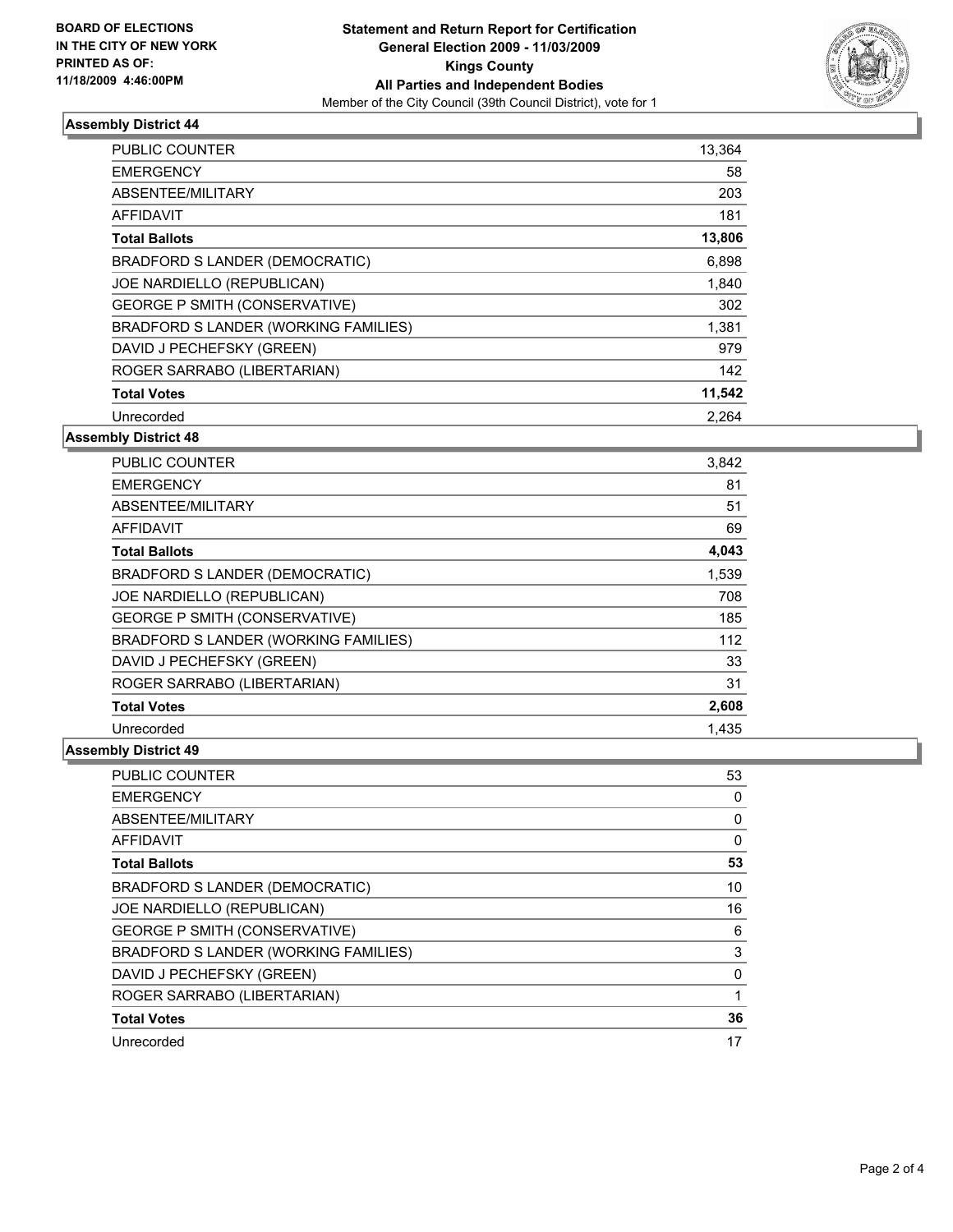

### **Assembly District 51**

| PUBLIC COUNTER                       | 783 |
|--------------------------------------|-----|
| <b>EMERGENCY</b>                     | 0   |
| ABSENTEE/MILITARY                    | 2   |
| AFFIDAVIT                            | 8   |
| <b>Total Ballots</b>                 | 793 |
| BRADFORD S LANDER (DEMOCRATIC)       | 314 |
| JOE NARDIELLO (REPUBLICAN)           | 151 |
| <b>GEORGE P SMITH (CONSERVATIVE)</b> | 37  |
| BRADFORD S LANDER (WORKING FAMILIES) | 26  |
| DAVID J PECHEFSKY (GREEN)            | 9   |
| ROGER SARRABO (LIBERTARIAN)          | 4   |
| <b>Total Votes</b>                   | 541 |
| Unrecorded                           | 252 |

### **Assembly District 52**

| <b>PUBLIC COUNTER</b>                | 9,006 |
|--------------------------------------|-------|
| <b>EMERGENCY</b>                     | 75    |
| ABSENTEE/MILITARY                    | 176   |
| <b>AFFIDAVIT</b>                     | 101   |
| <b>Total Ballots</b>                 | 9,358 |
| BRADFORD S LANDER (DEMOCRATIC)       | 4,640 |
| JOE NARDIELLO (REPUBLICAN)           | 1,069 |
| <b>GEORGE P SMITH (CONSERVATIVE)</b> | 142   |
| BRADFORD S LANDER (WORKING FAMILIES) | 1,165 |
| DAVID J PECHEFSKY (GREEN)            | 1,003 |
| ROGER SARRABO (LIBERTARIAN)          | 75    |
| DANIEL GOLDSTEIN (WRITE-IN)          | 1     |
| <b>Total Votes</b>                   | 8,095 |
| Unrecorded                           | 1.263 |